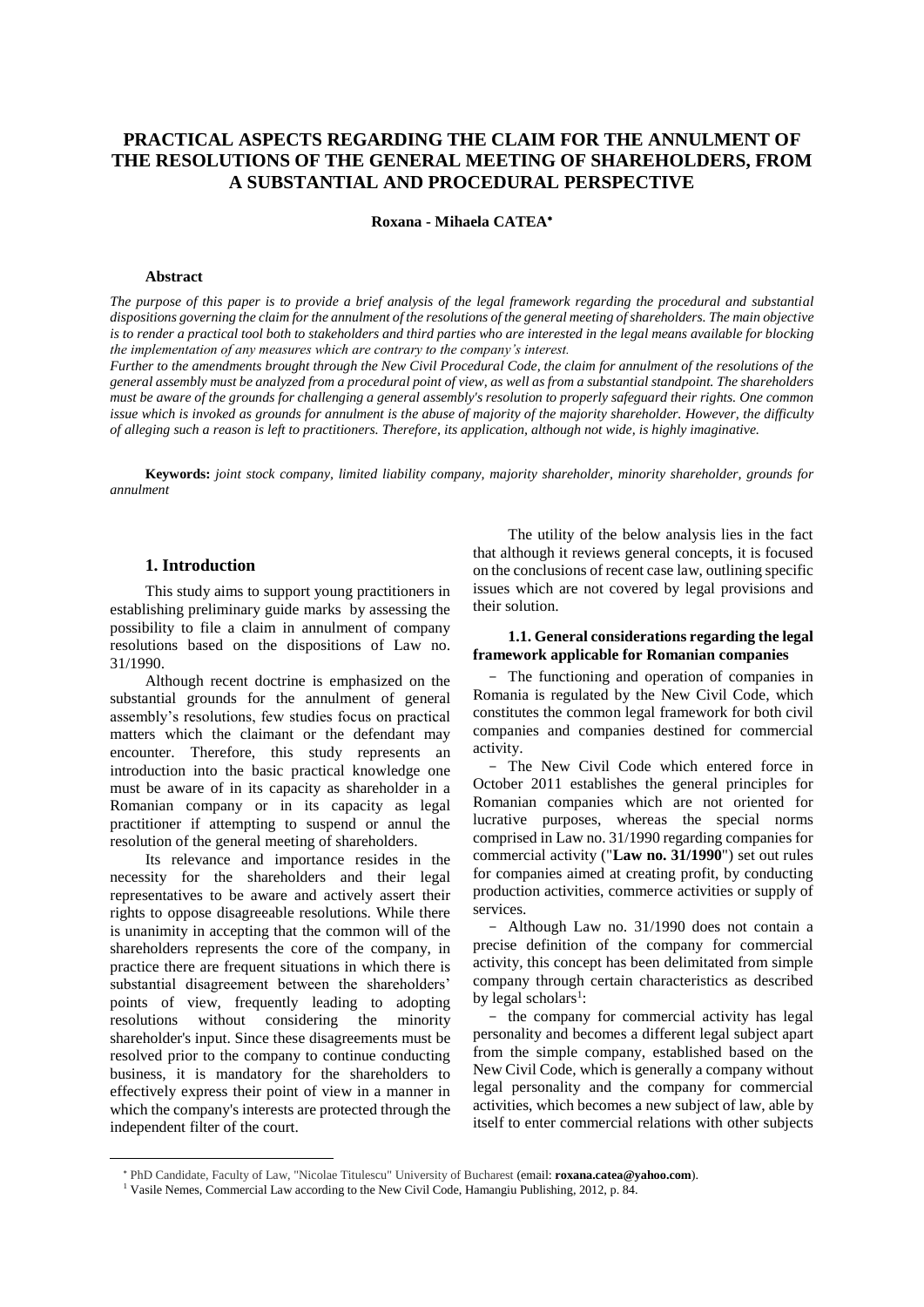of law,

- the company for commercial activity is fundamentally different from a civil company given the nature of its operations. While the company for commercial activity conducts production and commerce activities or supply of services aimed to obtain profit, the civil company carries out activities which are not aimed to obtain profit.

- as opposed to the civil company, which does not require special formalities for its incorporation, apart from those deriving out of the assets contributed as share capital or from special norms, the company for commercial activity must observe special rules dictated by Law no. 31/1990**.**

## **2. Legal nature of de general assembly of shareholders' resolution**

The legal nature of the general assembly of shareholders' resolutions is somewhat controversial in Romanian doctrine. While some authors characterize the resolution as a agreement between the shareholders who aim to satisfy their own purpose, other believe have implied that the shareholders resolution represents a convergent manner of manifesting the their will. The most truthful opinion<sup>2</sup> outlines the *sui generis* character of the general assembly of shareholders' resolution. Therefore, the resolution of the general meeting of shareholders conveys the will of the shareholders aimed to fulfill both their purpose and the company's purpose.

# **3. Means for invoking the irregularities of the general assembly of shareholders' resolution**

Law no. 31/1990 stipulates two different claims, based on the procedural standing of the party invoking the grounds.

As such, art. 132 of Law no. 31/1990 opens the way of the claim for the annulment of the resolution to shareholders, third parties having an interest, the company's directors and the company's censors, who can invoke absolute or relative grounds for nullity.

It is generally asserted in legal writings<sup>3</sup> that breaches of the dispositions of the Articles of association are sanctioned with relative nullity, since the clauses of the Articles of association aim to safeguard the shareholders' personal interest.

Law no. 31/1990 stipulates a special means of challenge for the company's creditors and for any other

 $\overline{a}$ 

persons prejudiced by the resolutions of the shareholders adopted to the amendment of the company's constitutive act, Law no. 31/1990 stipulates two different claims, based on the procedural standing of the party invoking the grounds.

As such, art. 132 of Law no. 31/1990 opens the way of the claim for the annulment of the resolution to shareholders, third parties having an interest, the company's directors and the company's censors, who can invoke absolute or relative grounds for nullity.

It is generally asserted in legal writings<sup>4</sup> that breaches of the dispositions of the Articles of association are sanctioned with relative nullity, since the clauses of the Articles of association aim to safeguard the shareholders' personal interest.

Law no. 31/1990 stipulates a special means of challenge for the company's creditors and for any other persons prejudiced by the resolutions of the shareholders adopted to the amendment of the company's constitutive act, through the opposition governed by article 61. Shareholders are not entitled to file the opposition<sup>5</sup> since Law no  $31/1990$  expressly stipulate the special claim for the annulment of the resolutions for this category of claimants.

Generally, the purpose of such opposition is not to obtain the annulment of the resolution but to repair the prejudice produced by its adoption. Romanian courts <sup>6</sup> have established the distinction between the opposition and the claim for the annulment of the resolution of the general meeting of shareholders considering that the approval of the opposition freezes the effects of the resolution against the opponent, until the requested damages for repairing the prejudice produced by the resolution are repaired. It is only when the material prejudice is not repaired that the opposition may lead to the annulment of the resolution itself.

The opposition may be filed by means of a claim addressed before the trade registry where the company is registered. The trade registry shall then forward the opposition to the competent tribunal within the range of the company's registered office for judgment.

As per article 62 of Law no. 31/1990, the term for filling the opposition is of 30 days as of the date of publishing the resolution in the Romanian Official Gazette.

<sup>2</sup> Stanciu D. Cărpenaru, *Treaty of Romanian Commercial Law*, Universul Juridic Publishing, 2016, p. 211.

<sup>3</sup>S. David în St. D. Cărpenaru, S. David, C. Predoiu, Gh. Piperea, *Companies Law. Comments. IIIrd Edition,* C.H. Beck Publishing, Bucharest, 2006, p. 401. <sup>4</sup>S. David în St. D. Cărpenaru, S. David, C. Predoiu, Gh. Piperea, *Companies Law. Comments. IIIrd Edition,* C.H. Beck Publishing,

Bucharest, 2006, p. 401.

<sup>5</sup> Bucharest Court of Appeal, VIth Commercial Section, Decision no. 1299/2002, published in Bucharest Court of Appeal's Practice Collection for 2002, Brilliance Publishing, 2004, p. 152.

<sup>6</sup> Craiova Court of Appeal, Commercial Section, Decision no. 54/21.01.2005.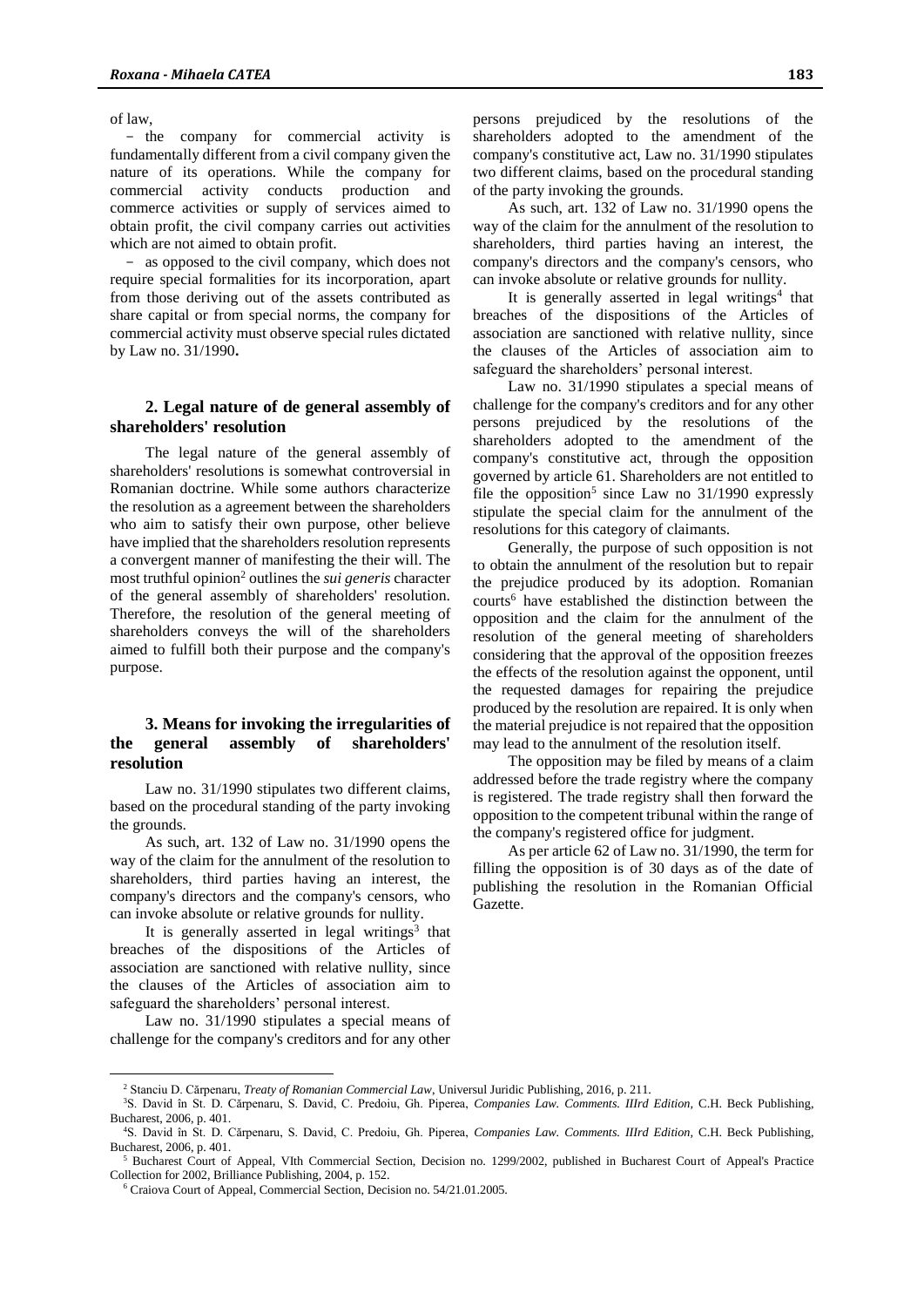# **4. Conditions for filling the claim for the annulment of the general assembly of shareholder's resolutions. Legal procedural standing**

In compliance with art. 132 of Law no. 31/1990, the persons entitled to file a claim for the annulment of the general assembly of shareholder's resolutions must fall under the following categories:

- the company's shareholders who participated at the adoption of the general assembly of shareholders' resolutions and who voted against the matters approved by the general assembly, if their objection has been included in the minutes of the general assembly,

- the company's shareholders who did not participate at the adoption of the general assembly of shareholders' resolutions,

- the company's directors, in order to prevent any prejudicial consequences for the company itself,

- the company's censors,

- any person justifying an interest for the annulment of the general assembly of shareholders' resolution.

Therefore, while the shareholders may invoke both absolute and relative nullity as grounds for the annulment of the resolution, other third parties who justify an interest may request the annulment only based on its absolute nullity<sup>7</sup>. As such, their claim shall not fall under any statute of limitation.

Also, as opposed to other categories of claimants, the shareholders do not have to prove their interest in requesting the nullity of the resolution since Law no. 31/1990 presumes that the interest directly derives from their capacity as shareholders and is an expression of the social character of the claim<sup>8</sup> , which is aimed to support both the shareholders and the company.

Based on the above, Romanian courts<sup>9</sup> have interpreted that a shareholder who participated in the general assembly and expressed its intention to abstain from voting in favour or against the matters discussed on the agents of the meeting is not allowed to file the claim for the annulment of the resolution.

From the interpretation of art. 132 par. 5) of Law no. 31/1990, Romanian courts<sup>10</sup> have rightfully reached the conclusion that passive legal procedural standing in a claim for the annulment of a general assembly of shareholder's resolution can only be granted to the company itself, which shall be represented by its board of directors or its directorate.

 $\overline{a}$ 

# **5. The competent court and means of appealing the ruling of the first court**

In compliance with art. 63 of Law no. 31/1990, the competence for filling the claim for the annulment of the resolution of the general meeting of shareholders is within the competence of the tribunal within the territorial range of the company's registered office.

The ruling issued by the tribunal is subject only to appeal which shall be judged by the higher court of appeal.

Once the ruling over the annulment of the resolution of the general meeting of shareholders is delivered, it shall be published in the Official Gazette. Starting from the date of publishing, the ruling shall be opposable to all the shareholders, per article 132 par. 10) of Law no. 31/1990.

# **6. Grounds for the annulment of the general assembly of shareholders' resolution**

### **6.1. Legality vs Opportunity of the Resolution**

Prior to an analysis of the grounds which certain shareholders and interested third parties must prove for the annulment of a general assembly of shareholders' resolution, it is relevant to mention that the court entrusted with such a claim may proceed to analyze exclusively arguments related to the legality of the resolution.

Therefore, as many courts<sup>11</sup> have decided, the opportunity for the adoption of a general shareholders' resolution is outside the scope and object of a claim aimed for the annulment of said resolution. As such, any reasons pertaining to the profitability of the shareholders' decision for the company or for the shareholders' themselves cannot be duly analyzed by the court. For example, the court vested with a claim in annulment of a resolution approving a credit agreement cannot decide that the conclusion of a credit agreement leads to the bankruptcy of the company. However, the court can dispose the annulment of the resolution approving the conclusion of a credit agreement, if the conditions disposed by Law no. 31/1990 for the adoption of said resolution are breached.

This solution is based on the fact that the cases when the court is allowed to intervene in the prerogatives reserved for the company's shareholders are expressly provided by law and thus, it would be inadmissible for the court to act as one of the company's organs in lack of any such provisions in this respect.

The general resolution of the meeting of shareholders is meant to express the general will of the

<sup>7</sup> Bucharest Court of Appeal, VIth Commercial Section, Decision no. 604/2002, published in Bucharest Court of Appeals' Practice Collection, 2002, p. 149.

<sup>8</sup> Stanciu D. Carpenaru, Commercial Law Treaty, Universul Juridic Publishing, 2016, p. 212.

<sup>&</sup>lt;sup>9</sup> Bucharest Court of Appeal, VIth Commercial Section, Decision no. 1290/2003, published in Bucharest Court of Appeal's Practice Collection, 2003, Ed. Brilliance, Bucharest, p. 230.

<sup>10</sup> Former Supreme Court of Justice, Commercial Section, Decision no 2142/2003, published in the Jurisprudence Bulletin.

<sup>&</sup>lt;sup>11</sup> Former Supreme Court of Law, Commercial Section, Decision no. 6200/2001, published in the Jurisprudence Bulletin and in Judicial Courier no. 9/2002, p. 55).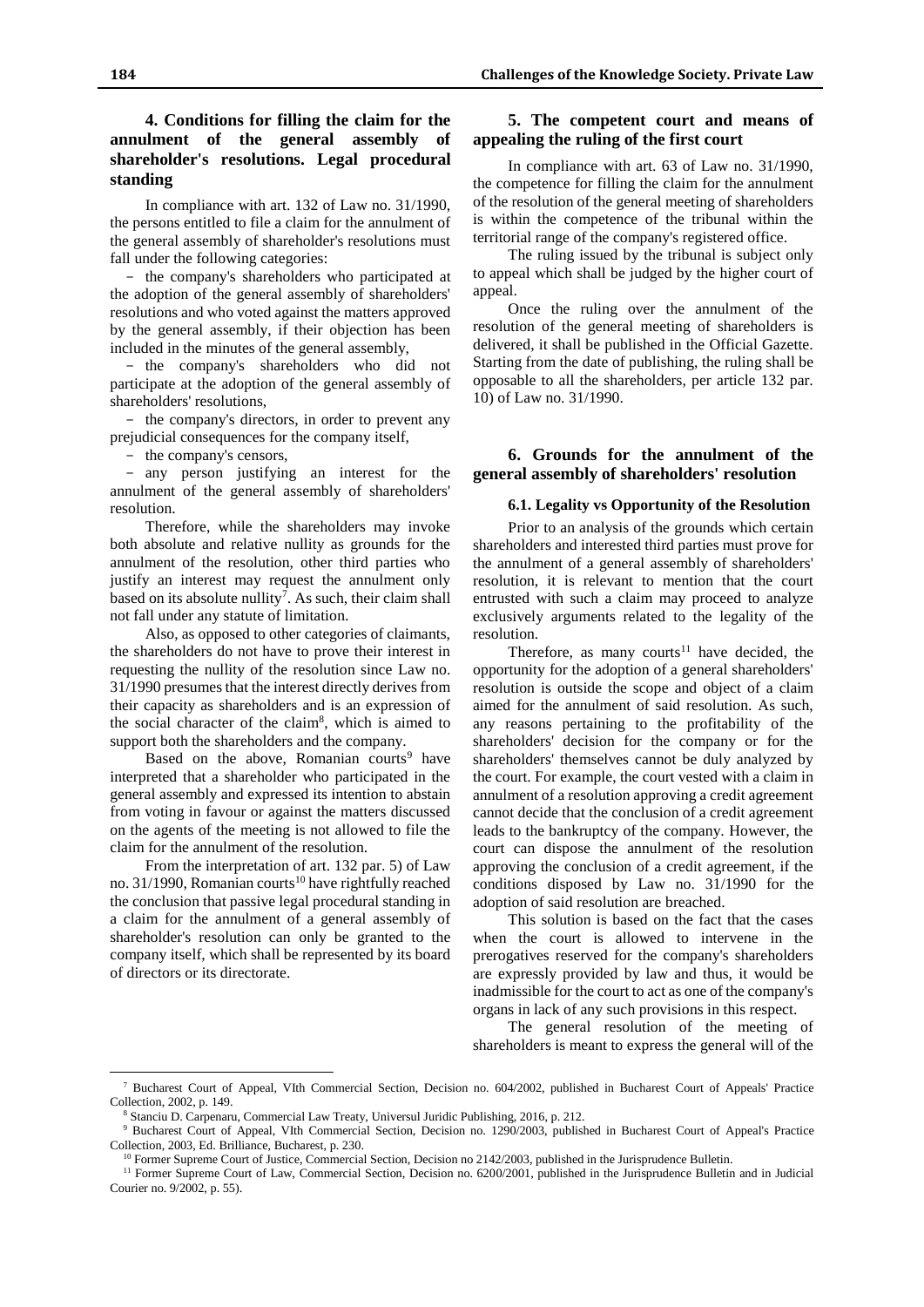company in deciding its future trajectory. Therefore, all resolutions are governed by the principle of majority, meaning that the will of shareholders must be formed through the shareholders' involvement and is mandatory for its shareholders. While the court cannot analyze and determine whether the measures adopted by the shareholders are appropriate for the company, the court is entitled to rule on the legality of the resolution or on its compliance with the Articles of association<sup>12</sup>.

As pointed out in legal literature<sup>13</sup>, the ground for the annulment of the resolution of the general meeting of shareholders may be either the absolute nullity, for breaching norms securing the public order and general interests or the relative nullity, for violating norms securing the personal interest of the company's shareholders, which are mostly related to the shareholders' will or capacity.

From this perspective, the claim in annulment cannot completely solve the problems encountered within the company which lead to disagreement among the shareholders. The court may only intervene insofar as to verify the legality of a resolution, in compliance with Law no. 31/1990 itself or in compliance to the law of the parties expressed through the company's Articles of association. Therefore, even though the resolution is annulled, the court cannot replace and supplement the shareholders' will for that particular operation or suggest its amendment so that both shareholders are accommodated with the result.

It is also relevant mentioning that Law no. 31/1990 prohibits the directors to file a claim for the annulment of a resolution when the object of the resolution is the revocation of said directors, as per article 132 par. 4).

#### **6.2. Suspension of the resolution of the general meeting of shareholders**

Law no. 31/1990 also grants the person requesting the annulment of the resolution of the general meeting of shareholders the right to ask the court to dispose the interim suspension of the resolution's execution, until the main trial for the annulment of the resolution is definitively resolved. The suspension may be granted pursuant to article 133 of Law no. 31/1990 and to article 997 of the New Romanian Procedural Code.

In order to obtain such a suspension, the claimant must prove the fulfillment of several conditions before the competent court. One of these conditions is the urgency for the court to dispose the suspension. Another condition is that the appearance of rightfulness belongs to the claimant. Also, the claimant must prove either that the suspension is necessary for conserving a right which would otherwise be prejudiced through the delay in obtaining the suspension, or for the prevention of a damage which could not otherwise be repaired or for the removal of any difficulties arisen with the enforcement.

For the court to dispose the interim suspension, the claimant may be asked to pay a bail, computed as a percentage established by the court.

#### **6.3.Frequent grounds encountered in practice for filling the claim in annulment**

### **6.3.1.Some cases of expressly stipulated grounds for invoking nullity, as mentioned under Law no. 31/1990**

Law no. 31/1990 comprises a series of cases when the legislator believed it is important to specify the nullity sanction. Out of these expressly mentioned cases, some stand out through their frequency in practice, such as breaches of convocation formalities and breaches related to the length of the representation powers of a third party for a shareholder participating in a meeting.

**A.** Breaches of convocation formalities, sanctioned with absolute or relative nullity, as the case may be

Pursuant to article 117 of Law no. 31/1990, a summoning notice must comprise the date and time of the meeting, along with a detailed agenda of the items envisaged to be discussed. If the court is vested with analyzing the lack of observance of the convocation formalities for the adoption of a resolution by the shareholders and from the evidence administered by the parties, the court<sup>14</sup> concludes that the convocation formalities have been breached, it shall dispose its annulment.

This case covers any situations in which either a shareholder was not duly summoned for the general meeting or the agenda transmitted through the summoning notice lacked some or all of the points which were discussed during the meeting, thus making the it difficult for the shareholder's will to be duly formed. Any type of agenda comprising general items such as the economic situation of the company while the shareholders are voting the sale-purchase of shares represents a breach of legal dispositions and is sanctioned with the annulment of the resolution, as decided by the High Court of Cassation and Justice<sup>15</sup>.

Another case when the court<sup>16</sup> considered the resolution of the general meeting of shareholders is null is when it acknowledged that the meeting has been convened at the registered office of one of the shareholders which conflicted with another shareholder.

 $\overline{a}$ 

<sup>&</sup>lt;sup>12</sup> Constanta Court of Appeal, Decision no. 330/COM/2004, published in the Judicial Bulletin 2004, Lumina Lex Publishing, Bucharest, 2005, p.66.

<sup>13</sup> Stanciu D. Cărpenaru, *Treaty of Romanian Commercial Law,* Universul Juridic Publishing, 2016, p. 213.

<sup>&</sup>lt;sup>14</sup> Former Supreme of Justice, Decision no. 51/2002.

<sup>&</sup>lt;sup>15</sup> High Court of Cassation and Justice, Ruling no. 966/09.03.2007.

<sup>&</sup>lt;sup>16</sup> High Court of Cassation and Justice, Ruling no. 2690/28.09.2006.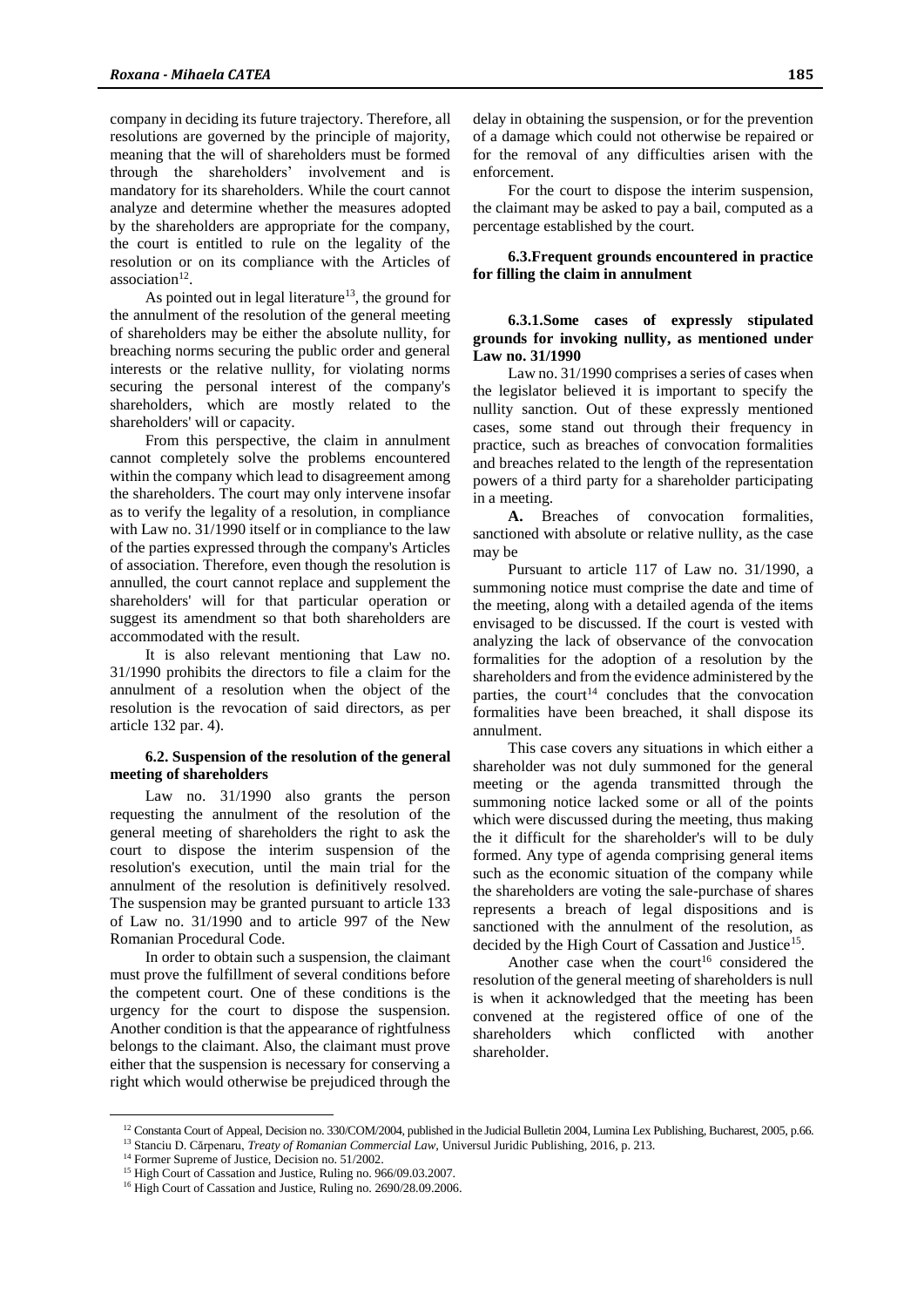However, the High Court of Cassation and Justice<sup>17</sup> deemed that if the reference date was missing from the summoning notice sent to the shareholders of a joint stock company, this circumstance does not trigger the nullity of the resolution if the claimant does not prove a specific damage deriving from the lack of the reference date.

If the summoning formalities have not been at all fulfilled or have been performed by persons who are not entitled to perform them at all, the applicable sanction is the absolute nullity of the adopted resolution, as confirmed by recent case  $law^{18}$ .

**B.** Shareholders were represented in the general assembly by members of the board of directors, by members of the directorate and of the supervision council or by the company's employees

Article 125 of Law no. 31/1990 stipulates a specific case when the resolution of the general meeting of shareholders is deemed null in case the shareholders were represented in the general assembly by members of the board of directors, by members of the directorate and of the supervision council or by company employees. Since the interest protected through art. 125 is a general one, the applicable sanction is the absolute nullity of a resolution adopted with its breach.

Although the company's shareholders are allowed to be represented at the general meeting, article no. 125 of Law no. 31/1990 establishes an interdiction for shareholders to be represented by the same company's members of the board of directors, of the directorate and of the supervision council or by its employees.

If Law no. 31/1990 would allow for shareholders to be represented by the directors or by employees, then there might be doubts whether the will of the company is duly born or whether it is impeded as a result of the involvement of other members functioning within the company, who may have contrary interests to the ones of the company.

Besides the claim in annulment of the resolution of the general meeting of shareholders where the latter breached the provisions of article 125, as outlined by the legal doctrine<sup>19</sup>, the company and the other shareholders may file a claim requesting damages from for the repair of the prejudices caused because of such violations.

### **6.3.2. A case of indirect nullity, which is not expressly stipulated by Law no. 31/1990**

**6.3.2.1.Majority abuse, sanctioned with relative nullity**

In case the company is formed by shareholders with different participations and who have different views regarding the politics of the company, it opens

 $\overline{a}$ 

the gate for frequent misunderstandings related to the guidelines of the company. These disputes are manifested most actively in cases when the will of the company should be congruent, however it lacks common vision and consistency in the decision process. It is often the case that a shareholder owning a participation sufficient to grant him the possibility to determine the adoption of a certain decision without the support and approval of other shareholders with a significantly lower participation when the majority shareholder shall force passing the decision, irrespective of the other shareholders' point of view. In this case, there are no formal breaches of the law or of the Articles of association.

If this type of decision, although not contrary to the Articles of association or to the law, is contrary to the company's best interest while being supportive of the majority shareholders' interest, then we can consider that a majority abuse was committed.

Article  $136<sup>1</sup>$  of Law no. 31/1990 expressly stipulates that shareholders must act in good faith and exercise their rights while observing the legitimate rights and interests of other fellow shareholders.

Legal scholars $^{20}$  have identified specific criteria for the identification of an abuse of majority participation, as folloews:

- exercising a shareholder right without the observance of law and of morality,

- exercising a shareholder right in bad faith,

- exercising a shareholder right by exceeding its limits,

- exercising a shareholder right without the observance of the social and economic purpose of its regulation.

Using a right abusively has been also regulated in the civil legislation, through article 15 of the New Civil Code, which states that no right may be exercised with the direct purpose of harming another person in an excessive and unreasonable manner, contrary to goof faith. Legal scholars<sup>21</sup> have determined that for an abuse of rights to be acknowledged as such, the right must be exercised in bad faith and must be inappropriately used, outside its normal limits.

Nonetheless, a shareholder's majority participation is not always a signal of an abuse of majority since its dominant position must be concretely manifested in a resolution regarding a specific operation. The accusation of having a dominant position should be interpreted in connection to a relevant issue and it is related to the shareholder's conduct in a given situation and not in general.

<sup>&</sup>lt;sup>17</sup> High Court of Cassation and Justice, Ruling no. 3505/09.11.2011.

<sup>&</sup>lt;sup>18</sup> Bucharest Court of Appeal, Decision no. 195/11.04.2006, published in Bucharest Court of Appeal's Practice collection for commercial trials, Wolters Kluwer Publishing, 2007, p. 31-33.

<sup>19</sup> SS. David în St. D. Cărpenaru, S. David, C. Predoiu, Gh. Piperea, *Companies Law. Comments*, IIIrd Edition, C.H. Beck Publishing, Bucharest, 2014, p. 414.

<sup>20</sup> Lucian Saulean, *Commercial Companies. General Meetings of shareholders*, Hamangiu Publishing, p. 213.

<sup>21</sup> Flavius-Antoniu Baias, Eugen Chelaru, Rodica Constantinovici, Ioan Macovei, *New Civil Code Comments*, Hamangiu Publishing, 2013, p. 15.